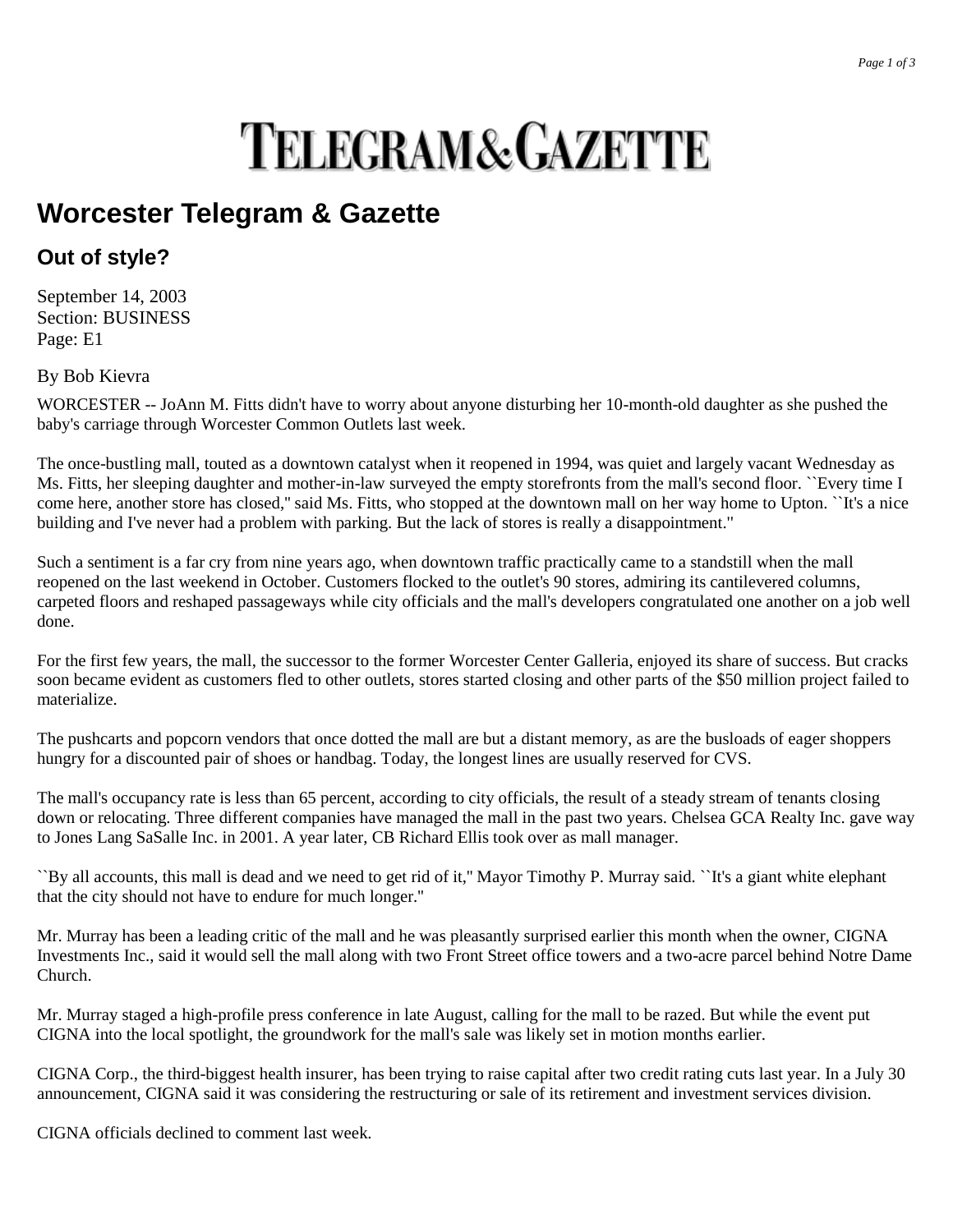No sale price has been finalized and the properties, with a total assessed value of \$41 million, are being sold as a single unit, said David L. Pergola, executive vice president of Meredith & Grew Inc., a Boston-based real estate services company hired to market the mall and office towers.

The 20-acre site has long vexed city officials who complained about CIGNA's disinterest and delays in making improvements. In addition, local business leaders and other officials increasingly said the mall's design was a major problem.

Built in the early 1970s, the mall and its 4,000-space parking garages cut the downtown in half, a large concrete structure that separates Washington Square and Union Station from downtown offices, a proposed new courthouse, a renovated library and various hotels and restaurants.

``I don't think anyone's to blame,'' said Daniel R. Benoit, principal at Benoit Reardon Architects Inc. ``It was a concept tried during urban-renewal times that was supposed to save the downtown. I don't think any of those people had bad intentions. It was just an experiment that failed and now it's time to move on.''

Moving on will take time, money and creativity, but the site has potential and has already attracted interest, city officials and development experts said last week.

Chief Development Officer Philip J. Niddrie said three developers have already contacted him about the project. The city does not intend to sit back and watch from the sidelines, he said. It is adopting an aggressive posture intended to foster cooperation and communication with potential buyers, he said.

Meredith & Grew hopes to sell the property by July, an optimistic schedule that city officials will assist in any way possible, Mr. Niddrie said.

Those interviewed were almost unanimous that the mall, the city's sixth-largest taxpayer, requires a variety of changes in how it looks and what type of tenants it should seek.

More doors and windows are needed along Front and Commercial streets and a connection must be made across Washington Square to Union Station to foster pedestrian traffic, Mr. Niddrie said.

The mall has 486,700 square feet of leasable area, some of which must be altered and used for other purposes -- perhaps for housing, entertainment or office space, others said.

``It's unlikely the complex will succeed entirely as retail space,'' said William D. Kelleher Jr., principal of Kelleher & Sadowsky Associates Inc.

While the mall may never again feature 100 stores, it can still succeed if a vibrant, creative developer looks beyond its past, said Ross B. Glickman, chief executive of Urban Retail Properties Inc. of Chicago.

Mr. Glickman, who grew up in Newton, said downtown urban sites can be a challenge, but the site has profitable office towers and a parking garage, assets that a developer can leverage on behalf of the mall.

``If it was a vacant lot, the ideas would spill over,'' he said. ``You've got to think of this land as an empty parcel and then let your imagination run wild.''

Playing the blame game should not be a part of the redevelopment efforts, experts said. The outlets were developed by Stephen R. Karp, who was once New England's most prolific mall developer. Mr. Karp, president of New England Development, sold 14 of his shopping malls to Simon Property Group Inc. in 1999, but not Worcester Common Outlets.

Worcester's outlets likely failed for a variety of reasons, including errors in design and the mix of tenants, competition from other retailers, including the Wrentham Village Premium Outlets, and changing consumer sentiment, said Michael J. Tesler, president of the consulting firm Retail Concepts and an adjunct professor at Bentley College.